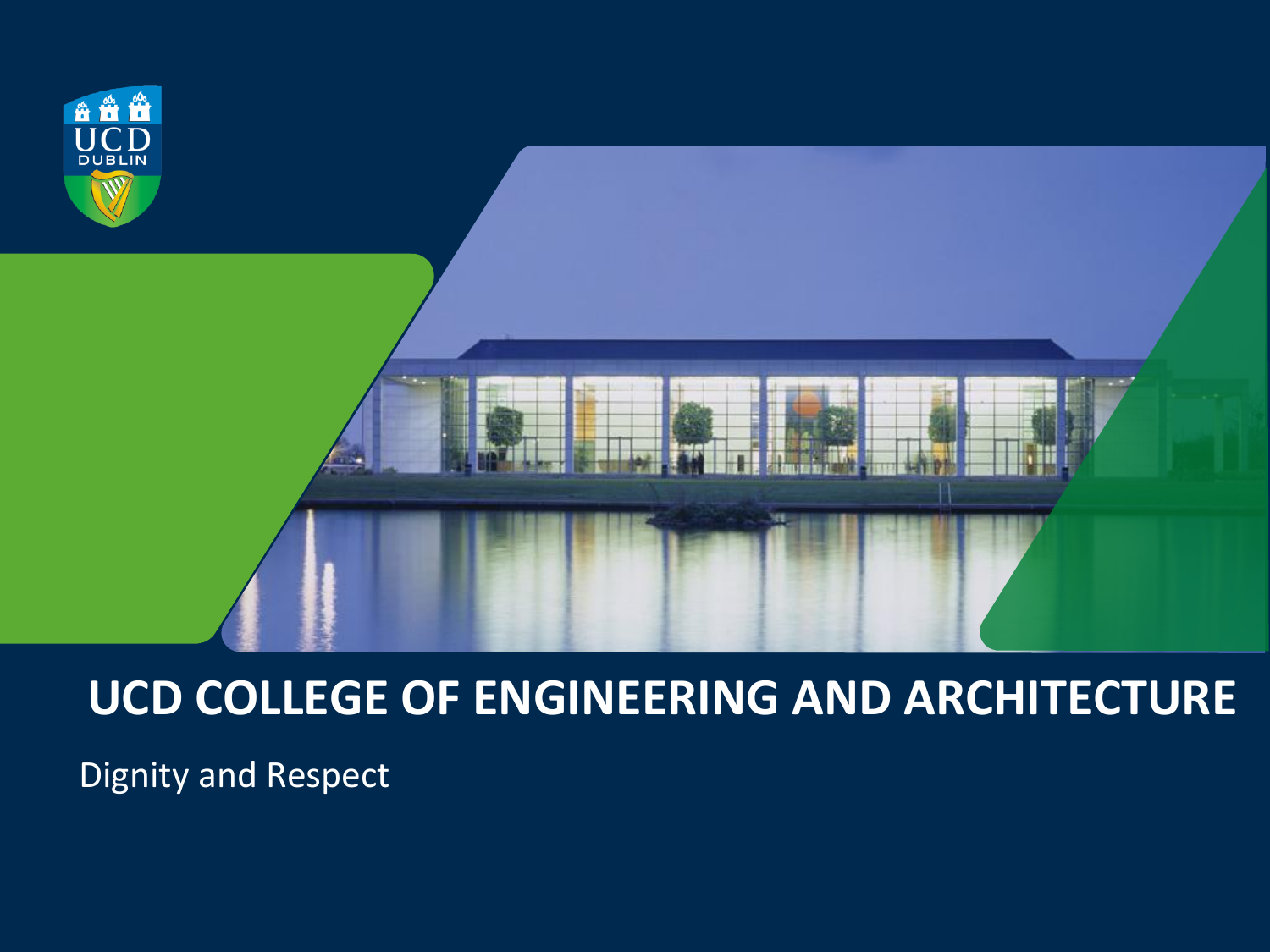### **Dignity and Respect**



A positive working and learning environment in which everyone is valued.

An environment which is free from discrimination, harassment, intimidation or bullying.

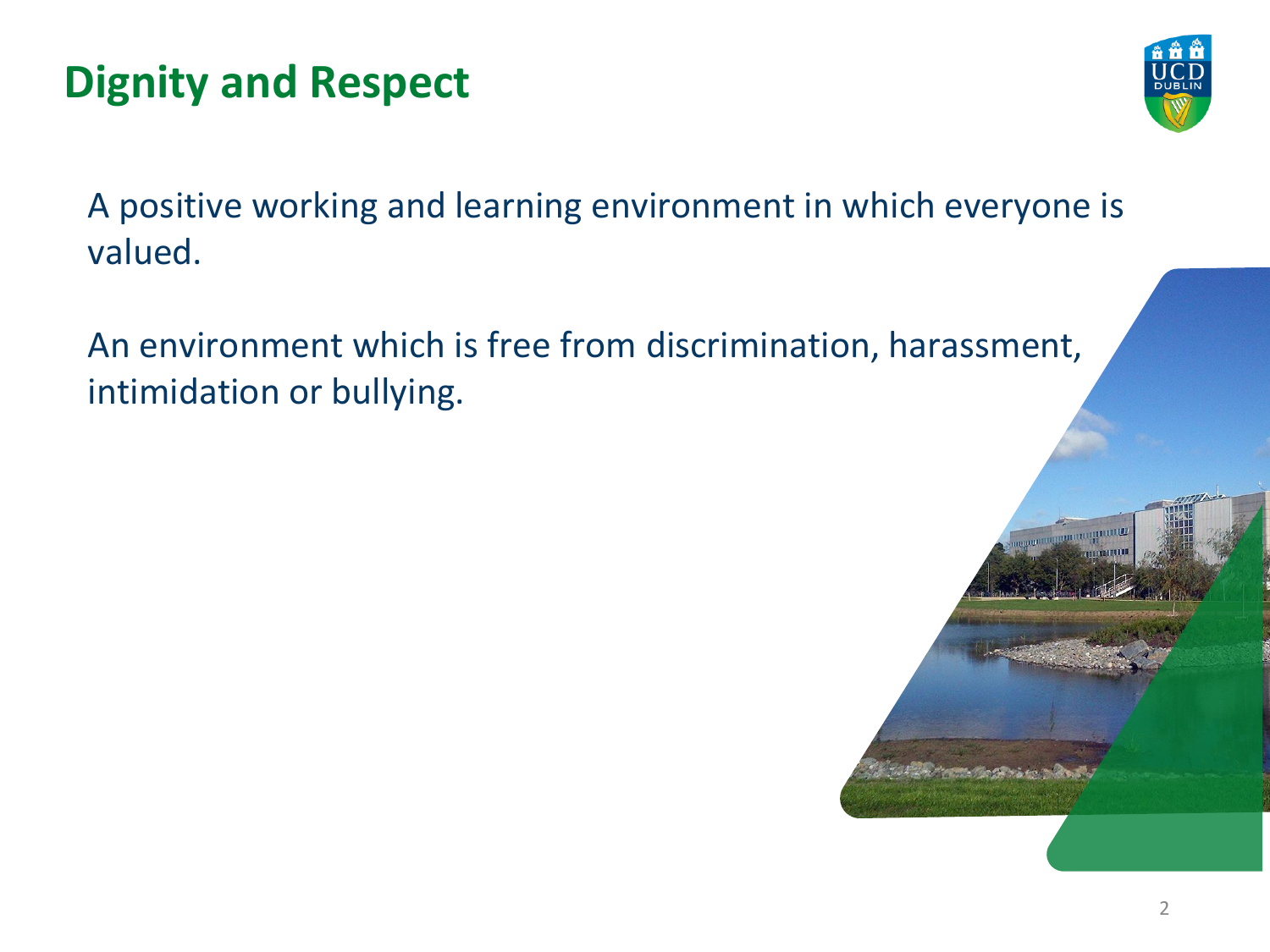#### **Dignity and Respect**





#### www.ucd.ie/dignityandrespect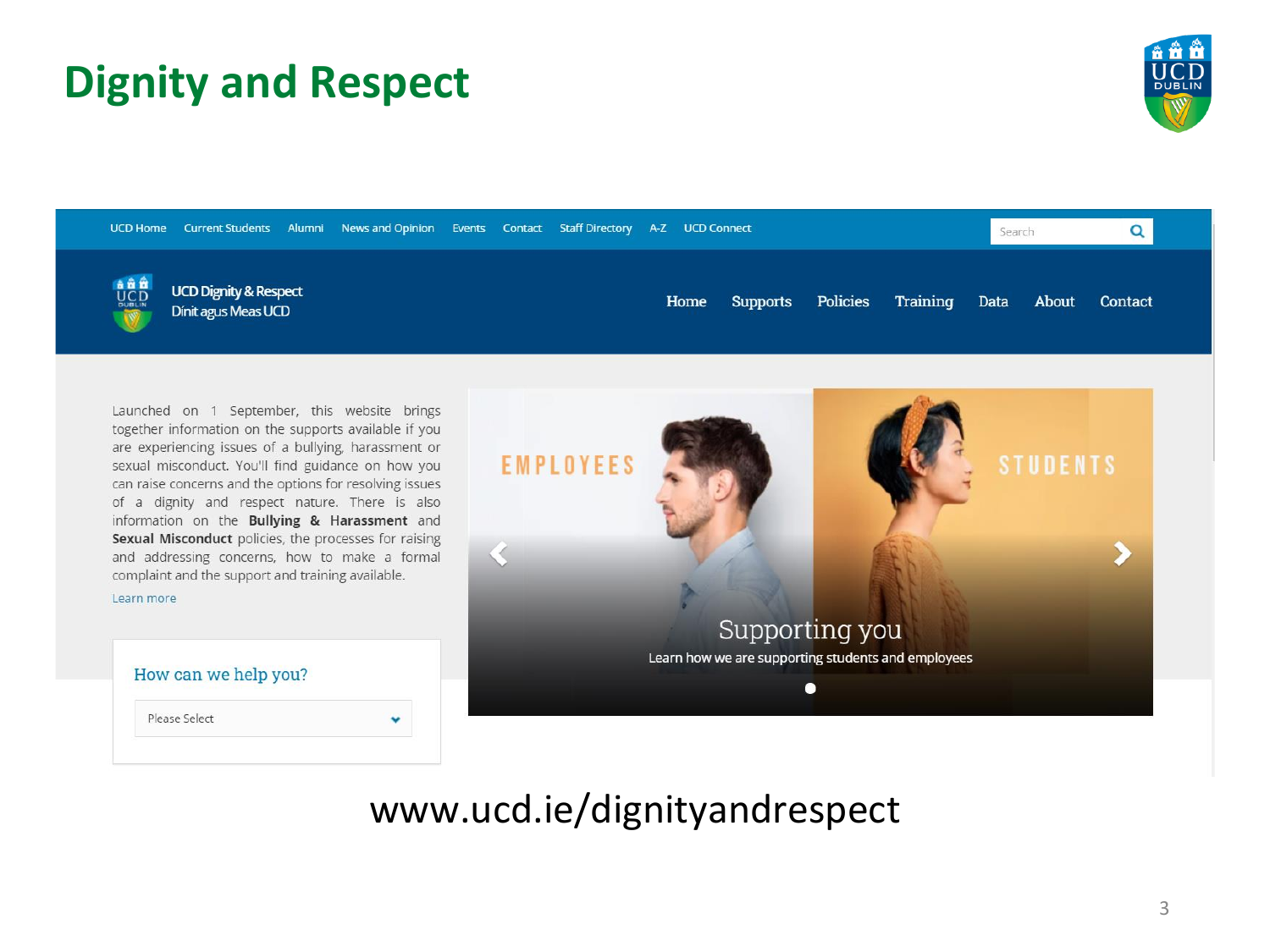### **Bullying Behaviour and Harassment**



- Verbal abuse/insults
- Physical abuse
- Intrusion pestering, spying, or stalking
- Exclusion
- Intimidation
- Aggression
- Humiliation
- Any form of unwanted conduct of a sexual nature: verbal, nonverbal, physical
- Violating a person's dignity
- Creating a hostile, degrading, or offensive environment
- Discrimination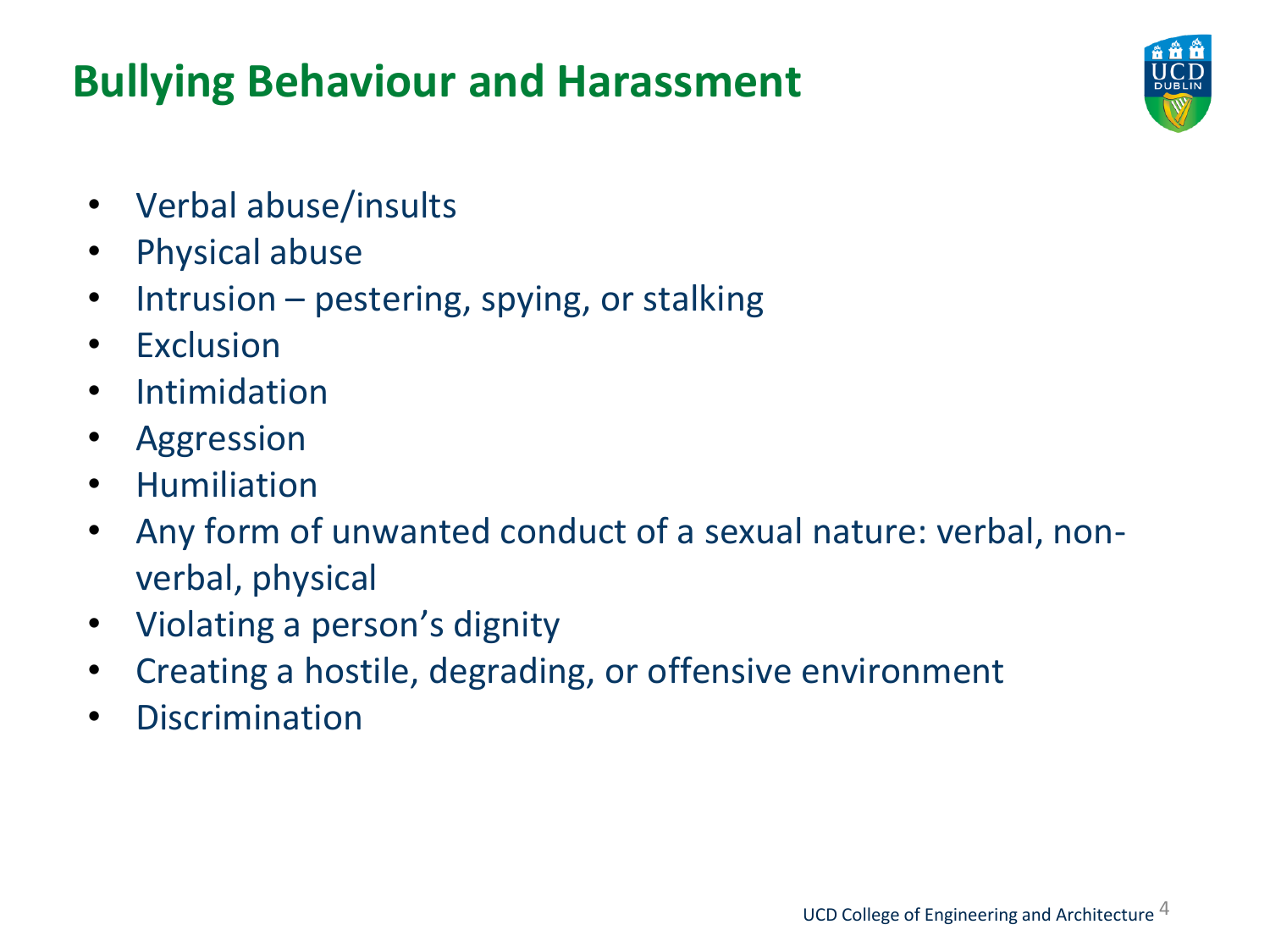#### **Dignity and Respect Policy**



- Information on the supports available
- Early resolution of issues through informal means
- Who to contact
- How to proceed formally if necessary
- Sets out key steps in a complaints procedure that are simple, user friendly and easy to operate

https://www.ucd.ie/equality/support/dignityrespect/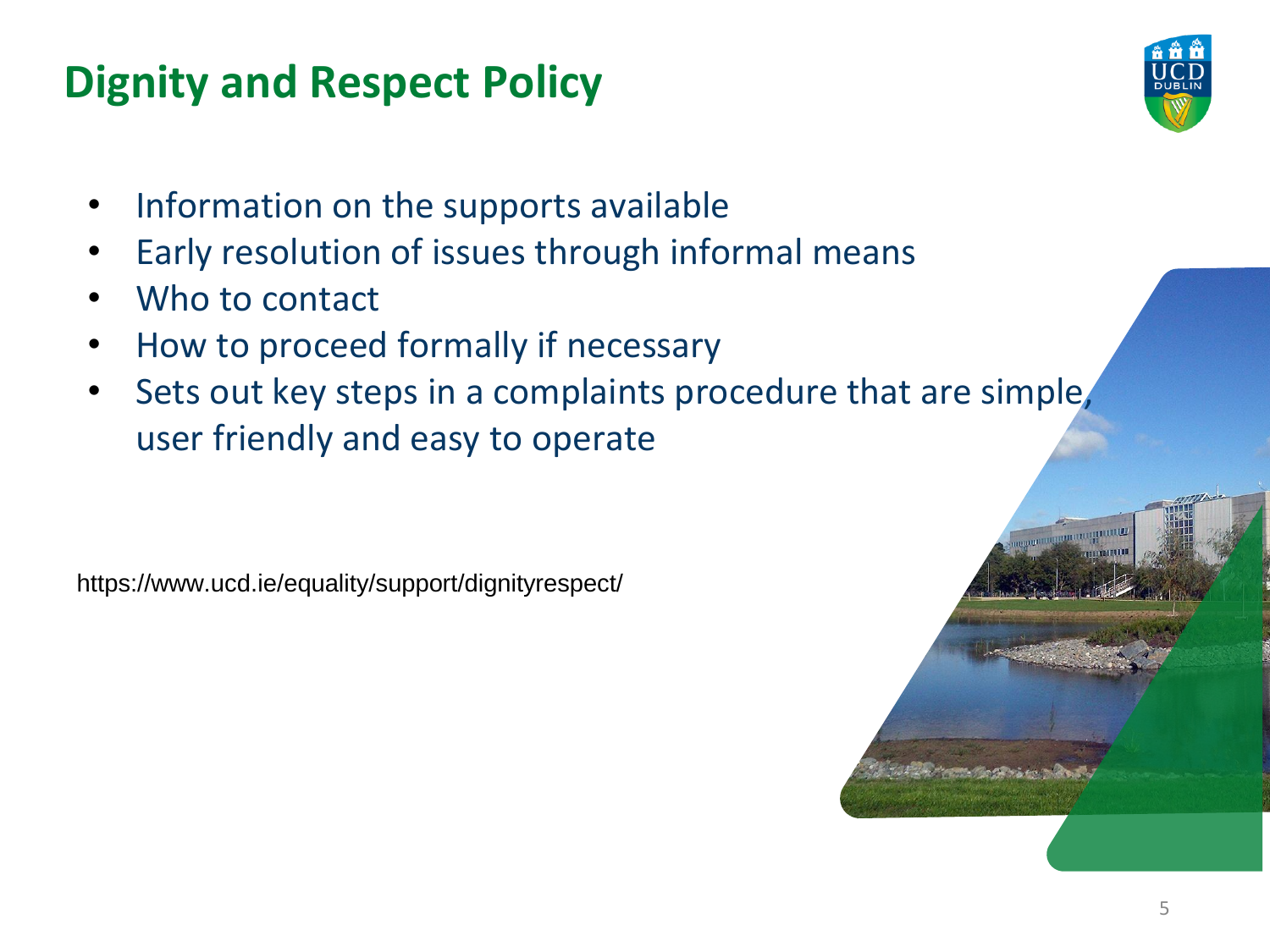#### **Informal Procedure Options**



Seek Advice and Support

- Head of School/Associate Dean/Programme Coordinator
- Student Adviser or Chaplain https://www.ucd.ie/studentadvisers/about/staffprofiles/3/ind ex.html
- Student Union Welfare Officer https://www.ucdsu.ie/supports
- Student Counsellors and Student Health Centre https://www.ucd.ie/stuhealth/
- Dignity and Respect Panel https://www.ucd.ie/eacollege/contact/equalitydiversityinclusi on/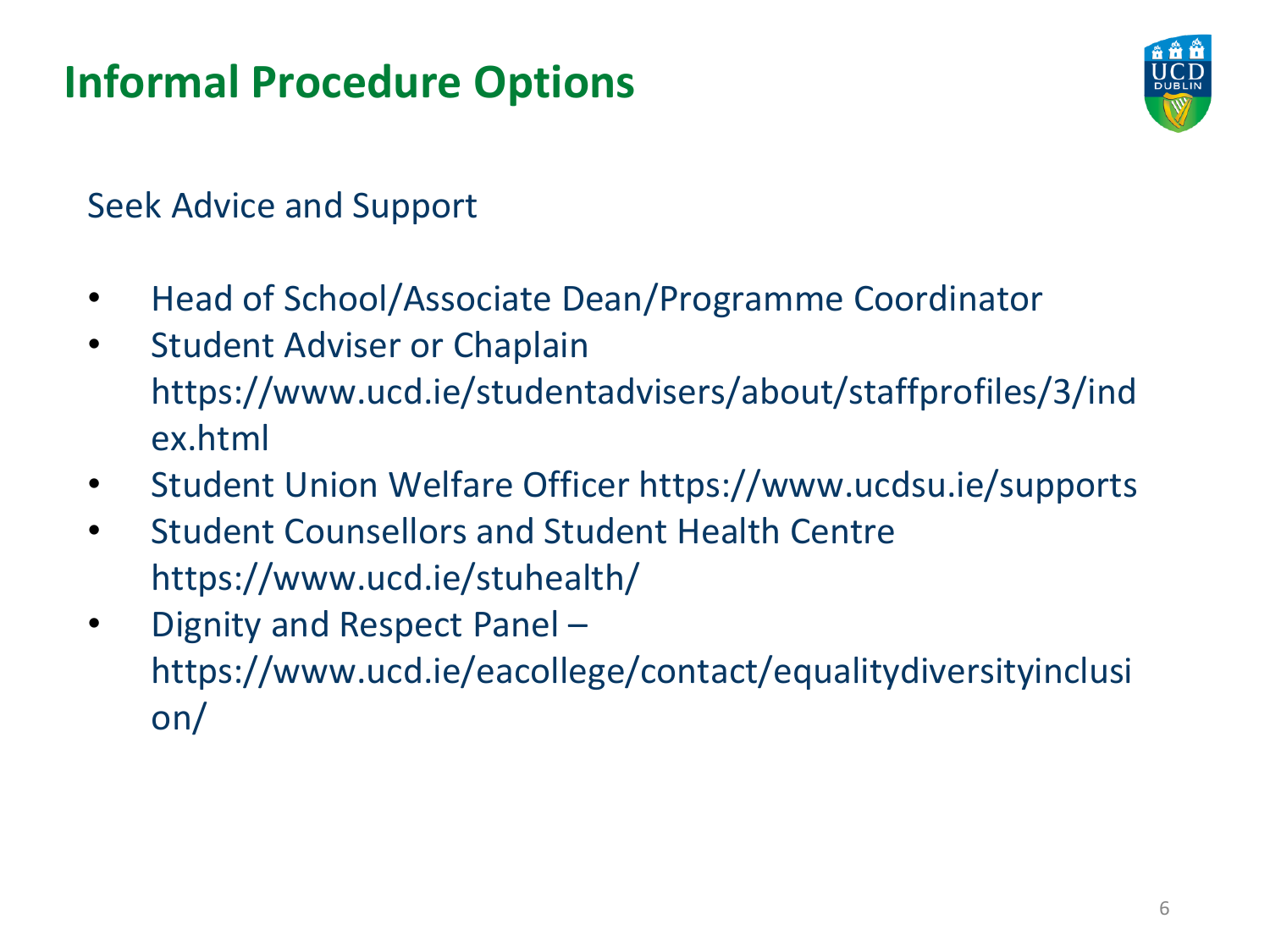#### **Informal Procedure Options continued…**



- IF POSSIBLE approach the person causing offence
- Contact the Equality, Diversity & Inclusion Representative For guidance about supports and procedures
- If these actions do not succeed or the case cannot be treated informally – Formal Complaint

For further information, videos and advice: https://www.ucd.ie/equality/support/dignityrespect/